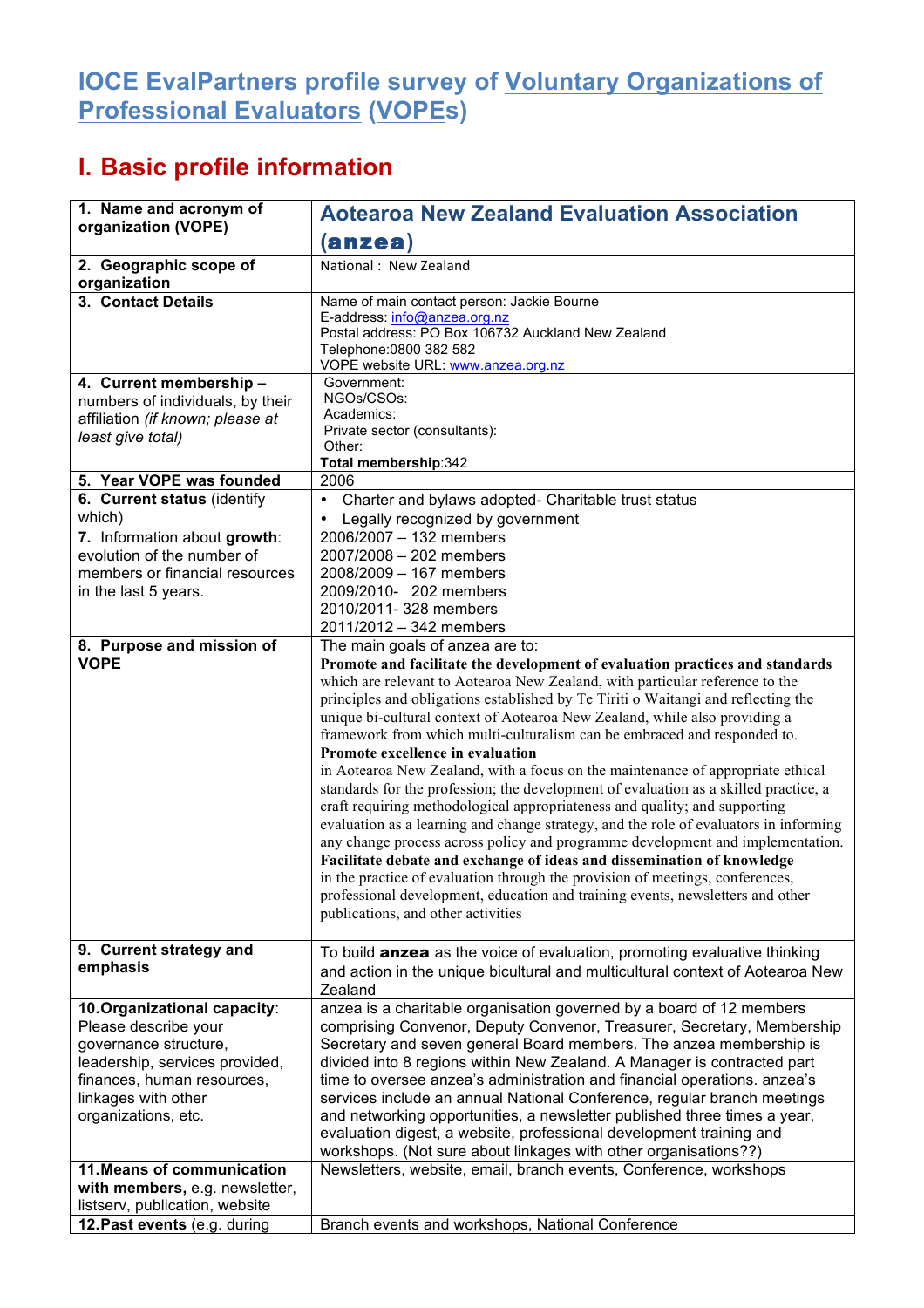| past year)                                          |                                              |
|-----------------------------------------------------|----------------------------------------------|
| 13. Forthcoming key events/                         | National Conference July 8/9/10 in Hamilton. |
| conferences - dates, location                       |                                              |
| 14. Name and e-address of<br>person submitting this | Jackie Bourne info@anzea.org.nz              |
| information                                         |                                              |
| 15. Date of this update                             | 18 Apr. 12                                   |

## **II.Experience with Evaluation Capacity Building**

| players?<br>committee? | 1. Background: Please provide<br>a brief history of the formation<br>of this organization (VOPE).<br>1.1 Who were/are the key<br>1.2 How many members do you<br>have on your governing board/<br>1.3 What are the main existing<br>strengths that your VOPE is<br>trying to capitalize on?<br>1.4 What are the main<br>challenges that your VOPE is<br>trying to address? | anzea was established in 2006 by a group of evaluators who had met regularly<br>since 2003 to discuss and develop the concept of a national association.<br>Significant key players - Pam Oliver, Kate McKegg, Maggie Jakob-Hoff, Geoff<br>Stone, Michele Lennan, Michael Blewden, Laurie Porima, Tania Wolfgramm,<br>Jacqui Henry.<br>The governing board has 12 members that consists of:<br>1. Convenor 2. Deputy Convenor 3. Secretary 4. Treasurer 5. Membership<br>Secretary 6. Seven (7) general Board members.<br>A key strength of the association is the strengthening Māori and Pacific<br>evaluation capability. Having such a depth of cultural knowledge and expertise<br>within the community gives anzea a unique opportunity to contribute to the<br>development of evaluation practice and theory in ways that respond to, and<br>privilege different world views and perspectives.<br>Another strength of New Zealand's evaluation community is its small 'degree of<br>separation' and therefore it's ability to network and share evaluative thinking<br>and practice among members of the community.<br>One of the main challenges for the association is financial sustainability, as the<br>evaluation community is relatively small. The association therefore relies<br>heavily on members to volunteer their resources and time to build the<br>necessary infrastructure for evaluation to thrive in Aotearoa, New Zealand.                                                                                                                                                                                                                                          |
|------------------------|---------------------------------------------------------------------------------------------------------------------------------------------------------------------------------------------------------------------------------------------------------------------------------------------------------------------------------------------------------------------------|-------------------------------------------------------------------------------------------------------------------------------------------------------------------------------------------------------------------------------------------------------------------------------------------------------------------------------------------------------------------------------------------------------------------------------------------------------------------------------------------------------------------------------------------------------------------------------------------------------------------------------------------------------------------------------------------------------------------------------------------------------------------------------------------------------------------------------------------------------------------------------------------------------------------------------------------------------------------------------------------------------------------------------------------------------------------------------------------------------------------------------------------------------------------------------------------------------------------------------------------------------------------------------------------------------------------------------------------------------------------------------------------------------------------------------------------------------------------------------------------------------------------------------------------------------------------------------------------------------------------------------------------------------------------------------------------------|
|                        | 2. Organizational motivation:<br>What were/are the driving<br>forces of the VOPE and its<br>historical development?                                                                                                                                                                                                                                                       | After the Australasian Evaluation Society Conference (AES) of 2003 (held in<br>Auckland), evaluators throughout Aotearoa New Zealand debated the need,<br>value, and feasibility of establishing an Aotearoa New Zealand professional<br>body for evaluators. While a range of organisations currently provide varying<br>kinds of professional support to local evaluators <sup>1</sup> , advocates for a the<br>establishment of a national association felt that such an organisation would<br>potentially better serve and represent the unique needs, obligations and<br>working context of Aotearoa New Zealand evaluators.<br>A consistent theme in the discussion was the view that it would be appropriate<br>and timely to establish a bicultural body which explicitly acknowledges te Tiriti o<br>Waitangi (The Treaty of Waitangi is the founding constitutional document of<br>the country; signed between Māori tribes of Aotearoa and the British Crown in<br>1840) and the specific bicultural and multi-cultural context of Aotearoa New<br>Zealand. Many could see value in developing practice frameworks (e.g.<br>evaluation standards, ethics, etc), which explicitly acknowledge the uniqueness<br>of the environment and manner within which evaluation is practiced within<br>Aotearoa New Zealand.<br>Through workshops and stakeholder consultations over several months, New<br>Zealand evaluators identified a range of needs that an organisation like anzea<br>could meet. These included, but were not limited to:<br>providing leadership on professional accountability, standards and<br>quality practice (i.e. through the development and dissemination of |

 $1$  Including (in alphabetical order): American Evaluation Association; Association of Social Science Research; Auckland Evaluation Group; Australasian Evaluation Society; Maori Evaluation Association; SPE@R; Waikato Evaluation Group; Wellington Evaluation Group.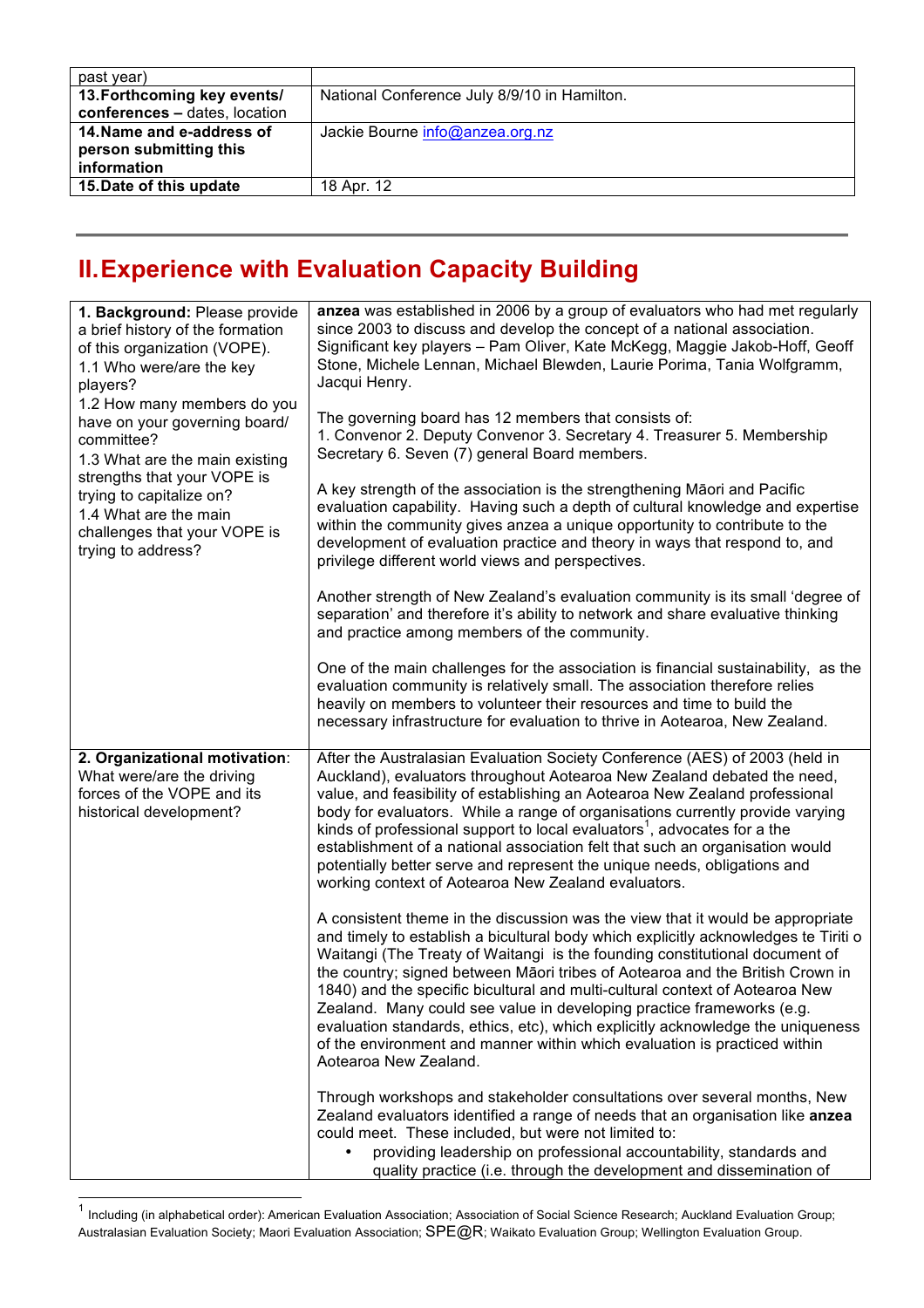|                                                                                                                | practice standards, professional competencies and training for<br>commissioners, evaluators, and users);<br>the further development and enhancement of evaluation models,<br>$\bullet$<br>frameworks, theories and practices that pertain to Aotearoa New<br>Zealand;<br>provision of mentoring support to evaluators;<br>$\bullet$<br>stimulation and support to further evaluation groups throughout the<br>country;<br>enhanced information and knowledge sharing between the evaluation<br>$\bullet$<br>community (e.g. management of web-based resources and case-<br>studies for evaluators).<br>brokerage and relationship development between the government as<br>$\bullet$<br>the primary purchaser of evaluation in Aotearoa New Zealand and<br>professional evaluators;<br>more regular national professional development opportunities,<br>$\bullet$<br>including an annual national evaluation conference, and regular<br>training opportunities;<br>provision of professional support services.                                                                                                                                                                                                                                                                                                                                                                                                                                                                                                                                                                                                                                                                                                                                                                                                                                                                                                                                                                                                                                                                                                                                                                                                                                                                                                                                              |
|----------------------------------------------------------------------------------------------------------------|-------------------------------------------------------------------------------------------------------------------------------------------------------------------------------------------------------------------------------------------------------------------------------------------------------------------------------------------------------------------------------------------------------------------------------------------------------------------------------------------------------------------------------------------------------------------------------------------------------------------------------------------------------------------------------------------------------------------------------------------------------------------------------------------------------------------------------------------------------------------------------------------------------------------------------------------------------------------------------------------------------------------------------------------------------------------------------------------------------------------------------------------------------------------------------------------------------------------------------------------------------------------------------------------------------------------------------------------------------------------------------------------------------------------------------------------------------------------------------------------------------------------------------------------------------------------------------------------------------------------------------------------------------------------------------------------------------------------------------------------------------------------------------------------------------------------------------------------------------------------------------------------------------------------------------------------------------------------------------------------------------------------------------------------------------------------------------------------------------------------------------------------------------------------------------------------------------------------------------------------------------------------------------------------------------------------------------------------------------------|
|                                                                                                                | Although there were (and still are) many evaluators who had long standing<br>relationships with the Australasian Evaluation Society (AES); and valued<br>these relationships, there was a broad acknowledgement, that the AES was<br>not able to serve the unique needs and context of New Zealand's evaluation<br>community – particularly in relation to indigenous evaluation theory and<br>practice.                                                                                                                                                                                                                                                                                                                                                                                                                                                                                                                                                                                                                                                                                                                                                                                                                                                                                                                                                                                                                                                                                                                                                                                                                                                                                                                                                                                                                                                                                                                                                                                                                                                                                                                                                                                                                                                                                                                                                    |
| 3. Evaluation Capacity<br><b>Building: What has your VOPE</b><br>done to promote evaluation<br>(M&E) capacity? | One of the major capacity building projects the association has undertaken is<br>the development of a set of evaluation competencies. As one of the<br>distinguishing features of anzea is its commitment to cultural competency in<br>evaluation, the competency framework was developed with cultural<br>competency embedded within it. Specifically, the framework of competencies<br>were developed to:<br>• inform and guide sound and ethical evaluation practice in Aotearoa New<br>Zealand, in a range of roles relevant to evaluation practice<br>• support the growth and maintenance of culturally competent evaluators<br>and evaluations<br>• assist evaluators or evaluation teams to identify those competencies that<br>are important in any given evaluation situation<br>provide guidance to trainers, teachers of evaluation and tertiary<br>$\bullet$<br>institutions about the minimum or graduating standards for evaluators<br>in Aotearoa New Zealand<br>provide a basis for voluntary self-review by evaluation practitioners and<br>٠<br>organisations, and checklist to assist with professional development<br>• support the development of employment criteria or standards for various<br>evaluation positions or roles<br>• provide commissioners of evaluation with an understanding and<br>expectations of evaluator or evaluation team competencies, and a<br>potential tool which could be used to inform their judgments about the<br>best fit of the evaluators or evaluation teams during the evaluation<br>commissioning process<br>• increase public awareness and understanding about the dimensions that<br>make up 'good' evaluation practice in Aotearoa New Zealand<br>With its focus on capacity building, particularly in relation to indigenous<br>evaluation, anzea has also developed a digest of indigenous New Zealand<br>evaluation resources<br>(http://www.anzea.org.nz/index.php?option=com_content&view=article&id=107<br>&Itemid=115; and worked with the Social Policy Evaluation and Research<br>committee of government to develop in depth practice based vignettes that<br>give expression to indigenous values relevant to evaluation.<br>The other major focus of anzea's capacity building activity is its annual<br>conference and support of its regional branch activities. The annual |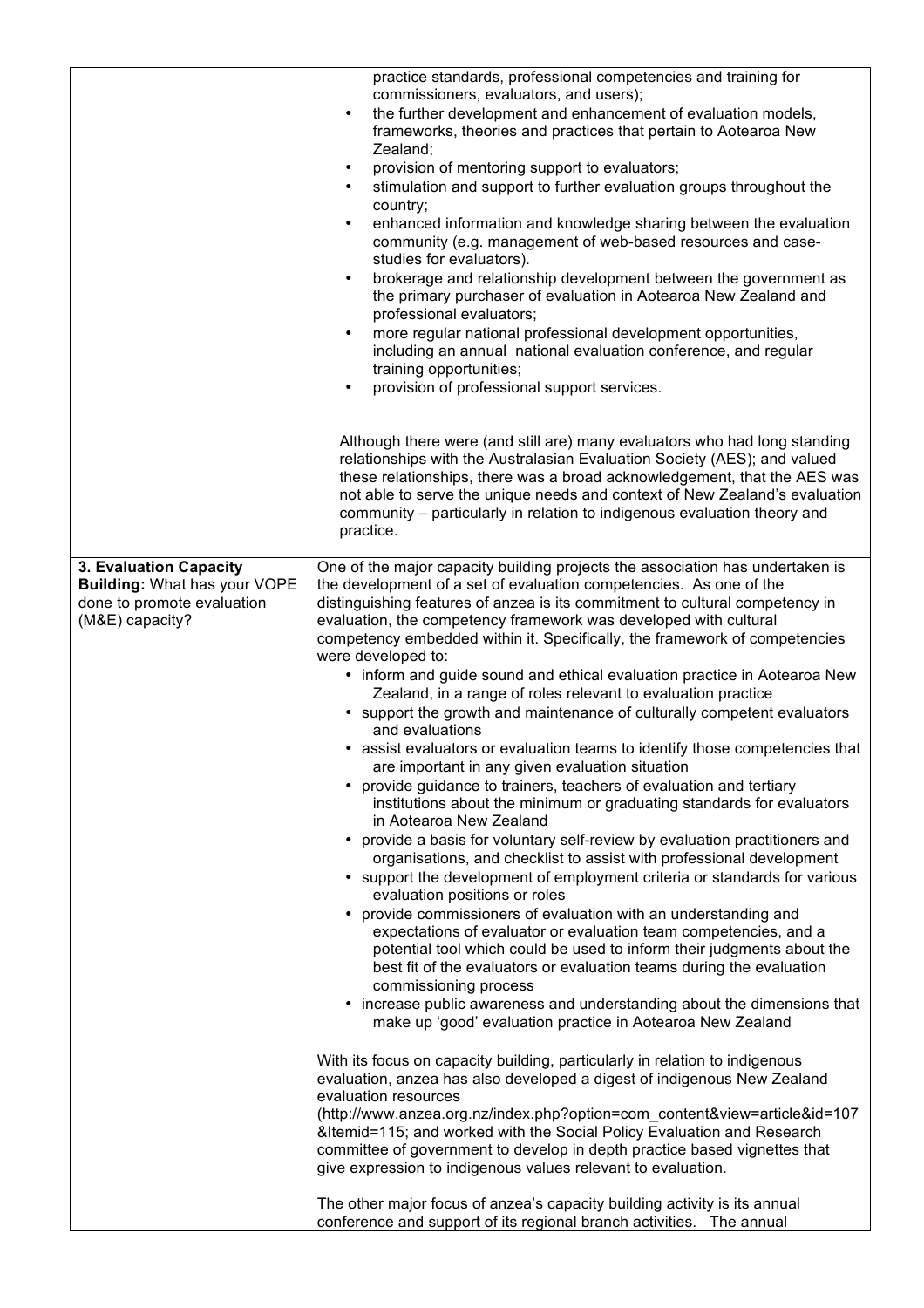|                                                                                                                                                                                                                                                                                                 | conference has a commitment to being accessible to a wide cross section of<br>NZ society; i.e., evaluators, evaluation commissioners, evaluation users,<br>community leaders and organisations, students etc.                                                                                                                                                                                                                                                                                                                                                                                                                                                                                                                                                                                                                                                                                                                                                                                      |  |  |  |
|-------------------------------------------------------------------------------------------------------------------------------------------------------------------------------------------------------------------------------------------------------------------------------------------------|----------------------------------------------------------------------------------------------------------------------------------------------------------------------------------------------------------------------------------------------------------------------------------------------------------------------------------------------------------------------------------------------------------------------------------------------------------------------------------------------------------------------------------------------------------------------------------------------------------------------------------------------------------------------------------------------------------------------------------------------------------------------------------------------------------------------------------------------------------------------------------------------------------------------------------------------------------------------------------------------------|--|--|--|
| 4. Context / target entities:                                                                                                                                                                                                                                                                   | The major focus of the organization since its inception in 2006, has been                                                                                                                                                                                                                                                                                                                                                                                                                                                                                                                                                                                                                                                                                                                                                                                                                                                                                                                          |  |  |  |
| More specifically, who are the<br>persons or institutions your<br>organization seeks to influence                                                                                                                                                                                               | supporting the building of evaluator (supply) capacity and quality, and on the<br>organizational capacity of the national association.                                                                                                                                                                                                                                                                                                                                                                                                                                                                                                                                                                                                                                                                                                                                                                                                                                                             |  |  |  |
| (to strengthen evaluation<br>capacity)? For example:<br>4.1 Technical capacities to<br>supply quality evaluations,<br>partnering with experts,<br>local universities or others<br>to provide training for<br>members, etc.;                                                                     | The major funder / commissioner of evaluation in New Zealand is the<br>government, and more recently there is a small but growing demand in the<br>philanthropic sector. Influencing the enabling environment, or demand side of<br>the system, has been less of a focus for the association; although the<br>association's governing board retains members who are senior government<br>employees to ensure that the association continues to remain relevant to key<br>policy and institutional demands.                                                                                                                                                                                                                                                                                                                                                                                                                                                                                         |  |  |  |
| 4.2 Strengthening VOPE<br>organizational capacity<br>itself;                                                                                                                                                                                                                                    | Clearly identified by evaluators in the early years of the association, was a<br>desire for a national association that could advocate and influence evaluation<br>policy and practice in government. This remains a strategic priority of the                                                                                                                                                                                                                                                                                                                                                                                                                                                                                                                                                                                                                                                                                                                                                     |  |  |  |
| 4.3 Enhancing the enabling<br>environment for evaluation,<br>including strengthening the<br>demand for and use of<br>evaluations by policy<br>makers:<br>4.4 Influencing governmental<br>policies related to<br>evaluation, evaluation<br>designs and<br>implementation of M&E<br>systems, etc. | association, although there is still work to be done to unpack what advocacy<br>might be interpreted in the New Zealand context – in particular how it fits into<br>the broader anzea goals, what might be advocated, and what the means and<br>resources involved in advocacy might entail.                                                                                                                                                                                                                                                                                                                                                                                                                                                                                                                                                                                                                                                                                                       |  |  |  |
| 5. Public accountability: Is<br>your VOPE helping to<br>strengthen oversight and<br>transparency of government                                                                                                                                                                                  | One of the major evaluative developments within New Zealand government in<br>recent years has been the system wide implementation of an evaluative<br>approach to the review of tertiary institutional performance. One of the leaders<br>of this development is an anzea board member.                                                                                                                                                                                                                                                                                                                                                                                                                                                                                                                                                                                                                                                                                                            |  |  |  |
| programs? If so, in what ways?<br>Can you share any success<br>stories of evaluators or others<br>promoting public accountability?                                                                                                                                                              | This systemic change has introduced an evaluation specific methodology to the<br>external and self review of tertiary organisation's performance. The quality<br>assurance framework uses the theory and practice of evaluation in order to<br>focus on the quality of educational outcomes. Evaluation's use in tertiary<br>education review provides a practical approach to focusing on outcomes and<br>key contributing processes, using both qualitative and quantitative information.<br>Evaluative quality assurance draws on a wide range of international theory and<br>practice, in particular mixed method and participatory approaches, to arrive at a<br>robust process for reaching consistent and comparable judgements. (See<br>http://www.nzqa.govt.nz/providers-partners/registration-and-<br>accreditation/external-evaluation-and-review/policy-and-guidelines-<br>eer/introduction/)<br>As previously discussed, one of the key goals of the organization is to promote and f |  |  |  |
| 6. More specifically, what are<br>some of the key themes for<br>which you advocate? For                                                                                                                                                                                                         | to Aotearoa New Zealand, with particular reference to the principles and obligations of<br>Aotearoa New Zealand, while also providing a framework from which multi-culturalist                                                                                                                                                                                                                                                                                                                                                                                                                                                                                                                                                                                                                                                                                                                                                                                                                     |  |  |  |
| example, are you promoting<br>issues related to cultural<br>sensitivity, equity, social justice,<br>empowerment, transformation,<br>gender, environment, poverty?<br>If so, please describe or attach                                                                                           | Promote excellence in evaluation. This theme is embraced within most of the work of<br>as the competency framework - attached).                                                                                                                                                                                                                                                                                                                                                                                                                                                                                                                                                                                                                                                                                                                                                                                                                                                                    |  |  |  |
| relevant documents.<br>7. Methods: Experiences in<br>strengthening skills of individual<br>members, by (for example):<br>organizing workshops led by<br>local experts;                                                                                                                          | anzea has now run many workshops at national and regional levels.<br>Workshops are held regularly at the regional branches with local or national<br>experts providing low cost / or free training and development for local<br>evaluators.                                                                                                                                                                                                                                                                                                                                                                                                                                                                                                                                                                                                                                                                                                                                                        |  |  |  |
| organizing webinars with<br>international speakers;                                                                                                                                                                                                                                             | anzea has also run a mentoring programme for those evaluators who<br>expressed interest in mentoring new or entrant evaluators.                                                                                                                                                                                                                                                                                                                                                                                                                                                                                                                                                                                                                                                                                                                                                                                                                                                                    |  |  |  |
|                                                                                                                                                                                                                                                                                                 |                                                                                                                                                                                                                                                                                                                                                                                                                                                                                                                                                                                                                                                                                                                                                                                                                                                                                                                                                                                                    |  |  |  |